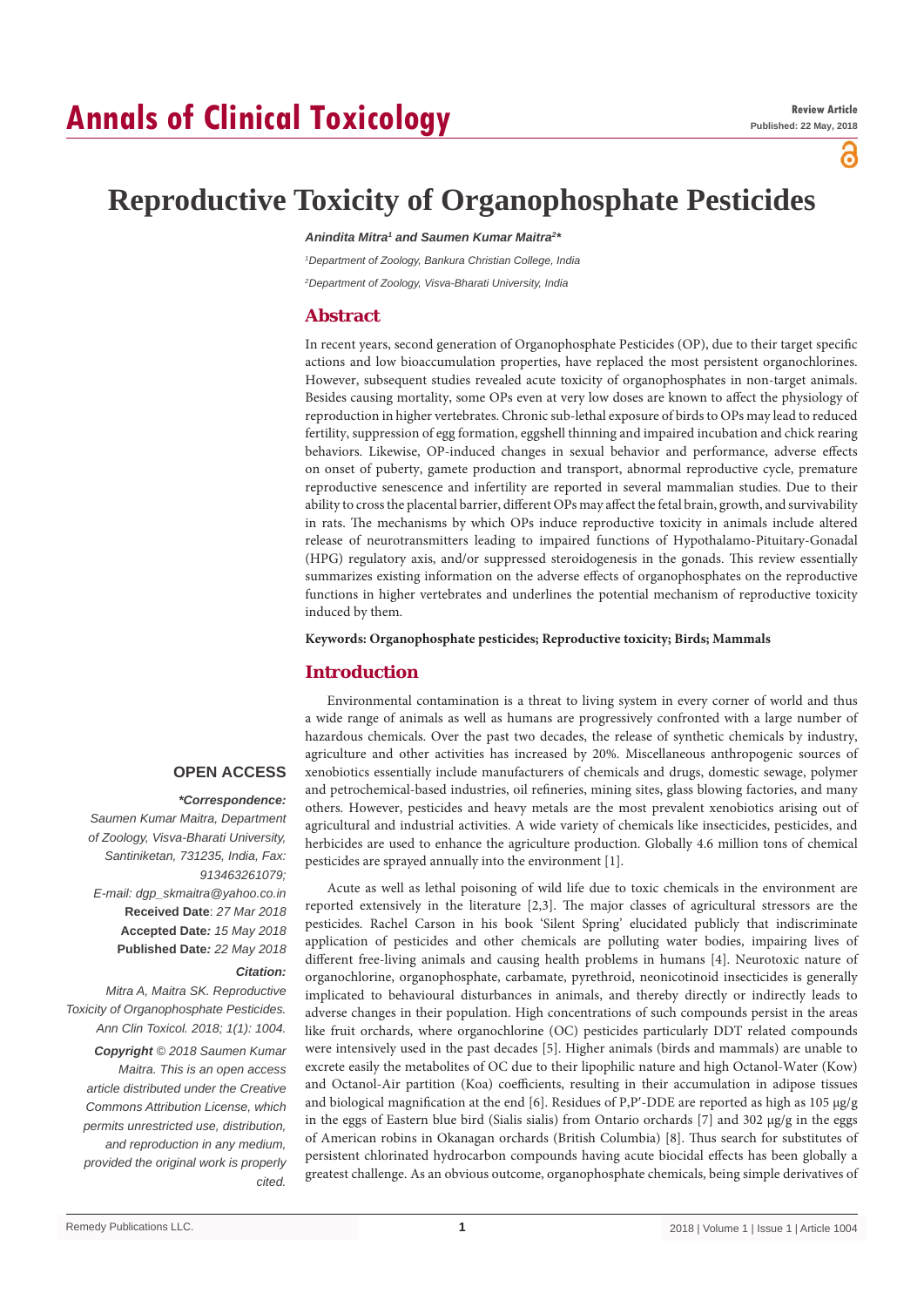

phosphoric and thiophosphoric acids, find easy access to modern life for the control of agricultural pests and disease vectors.

Since 1980s, the second-generation broad-spectrum pesticide Organophosphates (OPs) and Carbamates (CBs), due to their low persistence and low bioaccumulation properties, have gradually replaced the persistent DDT and cyclodienes, and are used as most common pesticides. According to available report, approximately 60 million pounds of OPs are applied to about 60 million acres of U.S. agricultural crops annually, while nonagricultural uses accounted for about 17 million pounds per year [9]. However, the amount of OP insecticides used in the U.S. has declined more than 70% from an estimated 70 million pounds to 20 million pounds in 2012 due to their hitherto unknown acute toxicity on non-target animals [10].

There are manifold reasons for preference of OP pesticides over the organochlorine compounds: (a) Fast degradation in soil and biota [11], low potential to accumulate in the environment [12] and in the tissues of homoeothermic animals [13], (b) Least possibility of movement in ecosystem through food webs [14], and (c) selectivity in causing toxicity to a great extent among insects than among higher vertebrates [15]. Though ecotoxicological effects of organophosphate compounds were less pronounced, adverse effects appeared alarming in non-target animals [16]. Unfortunately, greater acute toxicity of OP than OC compounds leading to male reproductive failure resulted after repeated exposure [17]. In the current scenario, more than 200 OPs are used for a variety of purposes, such as protection of crops, grains, gardens, homes and public health [18] and most of them cause acute and sub- acute toxicity. Besides acute toxicity, OP pesticides may induce several clinical effects like, immunotoxicity, impaired reproduction, endocrine disruption, cellular damage, oxidative stress, and teratogenicity [19].

Different OPs exert adverse effects by irreversible inhibition of Acetylcholinesterase (AChE) at the cholinergic synapses in the central and peripheral nervous systems [20], leading to accumulation of the neurotransmitter acetylcholine at the nerve terminals and neuromuscular junctions which have severe consequences like seizures, respiratory failure, and eventually, death [21,22]. Although OPs were considered safe to non-target organisms, a number of studies reported an alarming decline of bird population (namely sparrow-hawk, mallard, brown pelicans) from the past to recent due to OP poisoning [3,23-26]. Population level impacts are known for several avian species [27]. Large scale monitoring of wading birds in the northeast revealed multiple pathologies linked to water quality loss across a range of urban, suburban and rural estuaries [28,29]. Worldwide, over 100,000 bird deaths appear to cause by the worst organophosphate, monocrotophos [30]. During the last two decades in the past century, about 335 separate mortality events of nearly 9,000 birds due to OP intoxication were reported in the U.S. [31]. Besides large-scale mortality, some OPs cause altered reproductive physiology including direct effects on breeding adults, developmental effects on embryo, reduced fertility, suppression of egg formation, eggshell thinning, impaired incubation and chick rearing behaviors [32]. Direct effects on avian populations may be due to disturbances in reproduction, feeding, or avoidance of predation [19]. Since birds are highly potential for rapid detection of environmental damages [33], healthy avian populations are used as indicators of ecological integrity and declining avian population as alarming indication of collapsing ecosystem [34,35].

Organophosphate-induced reproductive toxicity in mammals is generally manifested by alterations in sexual behavior and performance, onset of puberty, production and transport of gametes, abnormal reproductive cycle, and premature reproductive senescence, infertility, loss of the fetus during pregnancy, or modifications in other functions, which are dependent on the integrity of the reproductive systems in both female and male individuals [36-38]. Animal as well as human studies revealed that OP pesticides have the potential to act as endocrine disruptors. Workers in a Chinese pesticide factory exposed to ethylparathion and methamidophos was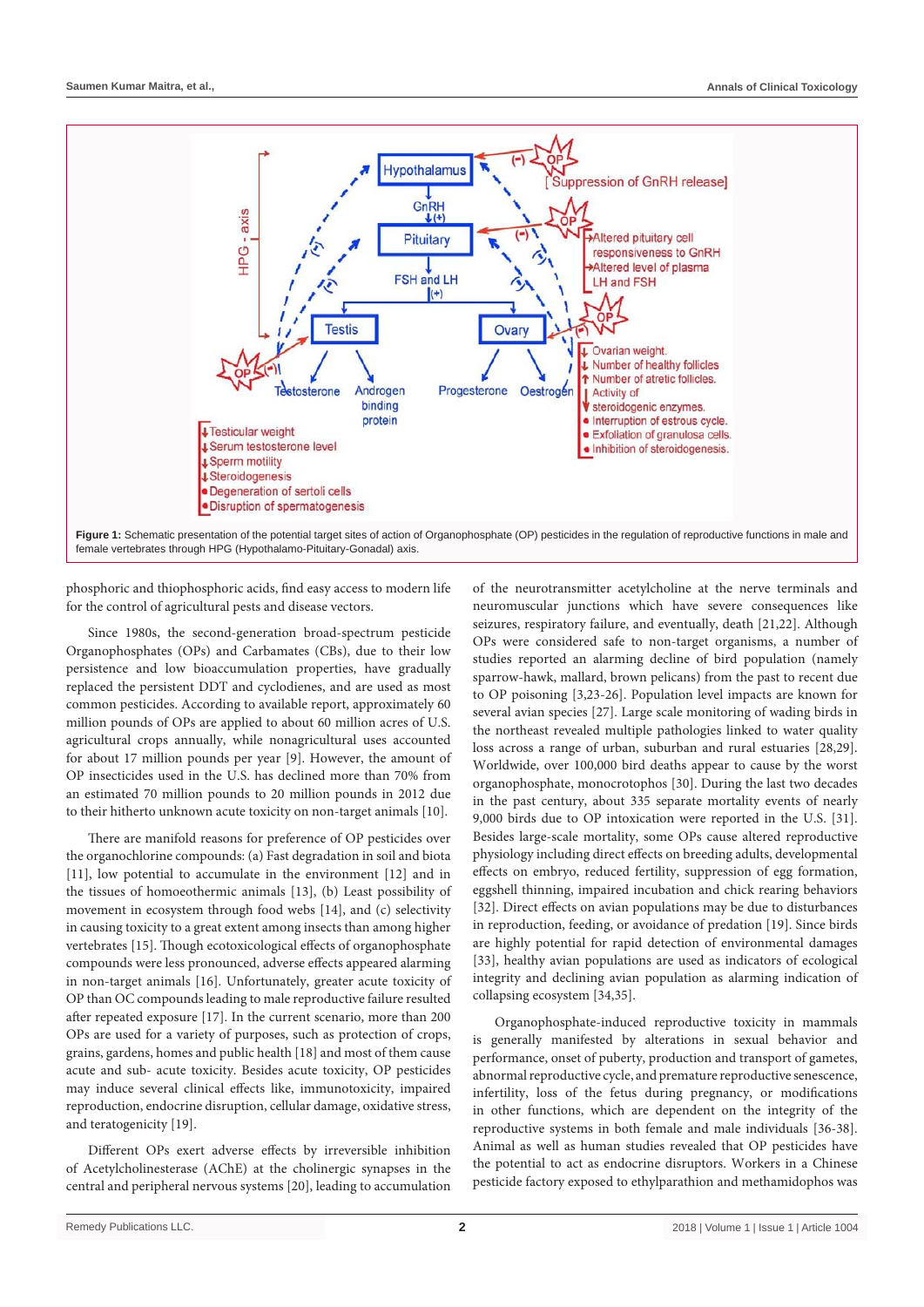associated with increased serum levels of LH and FSH, and decreased testosterone levels, as assessed by urinary p-nitrophenol levels [39]. In rats, anti-androgenic activity of chlorpyriphos-methyl resulted from binding to androgen receptors [40]. Exposure to dimethoate showed decreased LH serum levels in sheep [41]. In Mexican agricultural workers, a negative association between urinary levels of Dialkyl Phosphates (DAP), a metabolite of OP pesticides and serum levels of FSH and LH was found without significant changes in the levels of estradiol, prolactin, and testosterone [42]. Toxicity of xenobiotics among animals is known to vary in relation to the animal species, route of administration, dose and duration of treatment, diversity of metabolism, tissue penetrating ability and speed of elimination [43]. Any dysfunction in reproductive system ought to initiate gradual decline in the population size of concerned species. Thus, investigation on reproductive ability of the species that survives even after the exposure to xenobiotics necessarily demands special consideration. This review is essentially an attempt to provide basic information on the sub-lethal effects of organophosphates on the reproductive system in higher animals, i.e. birds and mammals, with an additional note on underlying physiological mechanism of reproductive toxicity induced by different organophosphates of common occurrence.

#### **Toxico-dynamics of OP pesticides**

The pesticides are used primarily for controlling the population of insects and other hazardous animals. Following restriction on the use of DDT in the 1970s, organophosphates have been the choice of insecticides. The OPs potentially act on nervous system specifically at cholinergic nerves. However, the insects are not the only animals which have cholinergic nerves, rather all the vertebrates have the same. Therefore, application of OPs not only reduces the insect pest population, but undergoes vertical migration to reach the non-target higher animals [44,45].

The mechanism of neurotoxicity induced by OP pesticides has been well studied by a number of workers [2,46-49]. These pesticides are competitive inhibitors of Acetylcholinesterase (AChE), the key enzyme in the transmission of nerve impulses. Some OP compounds have a direct effect on the inhibition of acetylcholinesterase, while others such as parathion is converted in liver to its metabolites paraoxon that inhibits acetylcholinesterase [50]. About 75% of the registered pesticides metabolize to the dialkyl phosphate metabolites [9]. AChE is readily phosphorylated by the OPs at the active site serine [51] and results in an accumulation of acetylcholine (ACh) in the synapse [52] and thereby causes overstimulation of postsynaptic cells [21]. Synaptic acetylcholine may increase to abnormally high concentrations in the presence of an irreversible inhibitor of AChE, which precipitates a cholinergic crisis having a multitude of fatal consequences [53-55]. In the event of acute poisoning, nicotinic and muscarinic cholinergic receptors are affected. In mammals, acute OP poisoning is manifested clinically as hypothermia, lethargy, tremors, depression, convulsions, sweating, blurred vision, coma, paralysis, ataxia, bronchial constrictions, incontinence, nausea, vomiting, and diarrhea [56]. Clinical signs in birds include goose stepping, ataxia, wing spasm, wing droop, dyspnea (difficulty in breathing), tenesmus (spasm of anal sphincter), diarrhea, salivation, lacrimation, ptosis (drooping) of the eyelids and wing beat convulsions. Loss of AChE activity may cause numerous physiological problems for non-target wild as animals, which are unable to thermoregulate [57]. A primary mechanism of tolerance to AChE inhibition depends on the down regulation of postsynaptic cholinergic receptors [21]. The rate of irreversible inhibition by OPs may exceed the rate of  $10^5$ - $10^6 \times M$ <sup>-1</sup>

 $\times$  min<sup>-1</sup> [58].

The phosphorylated enzyme is extremely stable and the spontaneous regeneration of the active cholinesterase enzyme is a slow process that sometimes requires several hours. The degree of inhibition of AChE by OPs varies in relation to the chemicals [59], animal species, age, sexes, sexual status of the affected animals [60- 64], environmental temperature [65] and also to the level of exposure [49,61,66-69]. A quantitative study reveals that mean plasma cholinesterase inhibition considering both generation and all test compounds may be of about 74% for females, whereas 51% inhibition may occur in males [70] denoting greater sensitivity in females than in males. The birds appear more sensitive to cholinesterase inhibitors than mammals (predicted LD50 values in sensitive birds is below 1 mg kg<sup>-1</sup> body weight, whereas in rat this value is  $\langle 10 \rangle$  mg kg<sup>-1</sup> body weight) [71,72]. Due to high activity of AChE in the brain of birds, the rate of binding of cholinesterase inhibitors to AChE is more rapid in birds than in other animals [73,74]. Greater susceptibility of avian species to the toxic effects of this compound may also be due to relatively low levels of anti-cholinesterase detoxifying enzyme activity in birds [75]. Complete recovery of AChE activity in animals, which survive after OP exposure, occurs primarily by dephosphorylation (spontaneous reactivation) of inhibited AChE and by synthesis of new AChE [15]. The rate of recovery of AChE activity depends upon the chemical nature of OP [2], the degree of inhibition [76], and the ambient temperature [77]. A rapid initial recovery of AChE from 50% to 60% of normal, followed by a slower rate of recovery until the normal levels attained, is observed in all the studied animals [78,79]. An inhibition of Cholinesterase (ChE) activity occurs more rapidly in plasma than in brain [80]. AChE activity in the brain requires less than 30 days to reach the normal levels [81]. Analysis of brain cholinesterase activity is routinely used as biomarker for monitoring the exposure to anti cholinesterase agents which help to assess the exposure and effects of OPs on non-target animals [82,83]. However, plasma AChE activity may also be considered indicative of the central nervous cholinergic status [84].

Poisoning of some OPs (chlorpyrifos, dichlorvos, isofenphos, methamidophos, mipafox, trichlorfon, trichlornat and phosphamidon) may lead to development of secondary symptoms called OP-induced delayed neuropathy (OPIDN), in which phosphorylation occurs in brain Neuropathy Target Esterase (NTE) that affects limb immobility in exposed individuals [85]. OPIDN is characterized by demyelination of nerve fibers and paralysis, which can be observed 2-3 weeks after single or repeated exposure(s) [57]. Laboratory and controlled field studies reveals that influences of OP exposure on wild animals are diverse and often diligent in nature.

#### **Impact of organophosphates on the reproductive functions**

**In wild birds:** Consumption of pesticide contaminated foods is one of the naturally occurring phenomena in wildlife especially birds. Critical assessments of the effects of pesticides on avian systems clearly reveals that adult mortality, reduced fecundity, and partial sterility induced by pesticides could differentially reduce reproductive potential according to the rate of population turnover [86]. Since most of the wild birds attain sexual maturity only once in a year [87], the latter two effects may cause significant changes in the population size of such wild birds. OP insecticides exclusively affect almost all body functions [88] that may provide an insight to the population and ecological consequences of long-term exposures [89].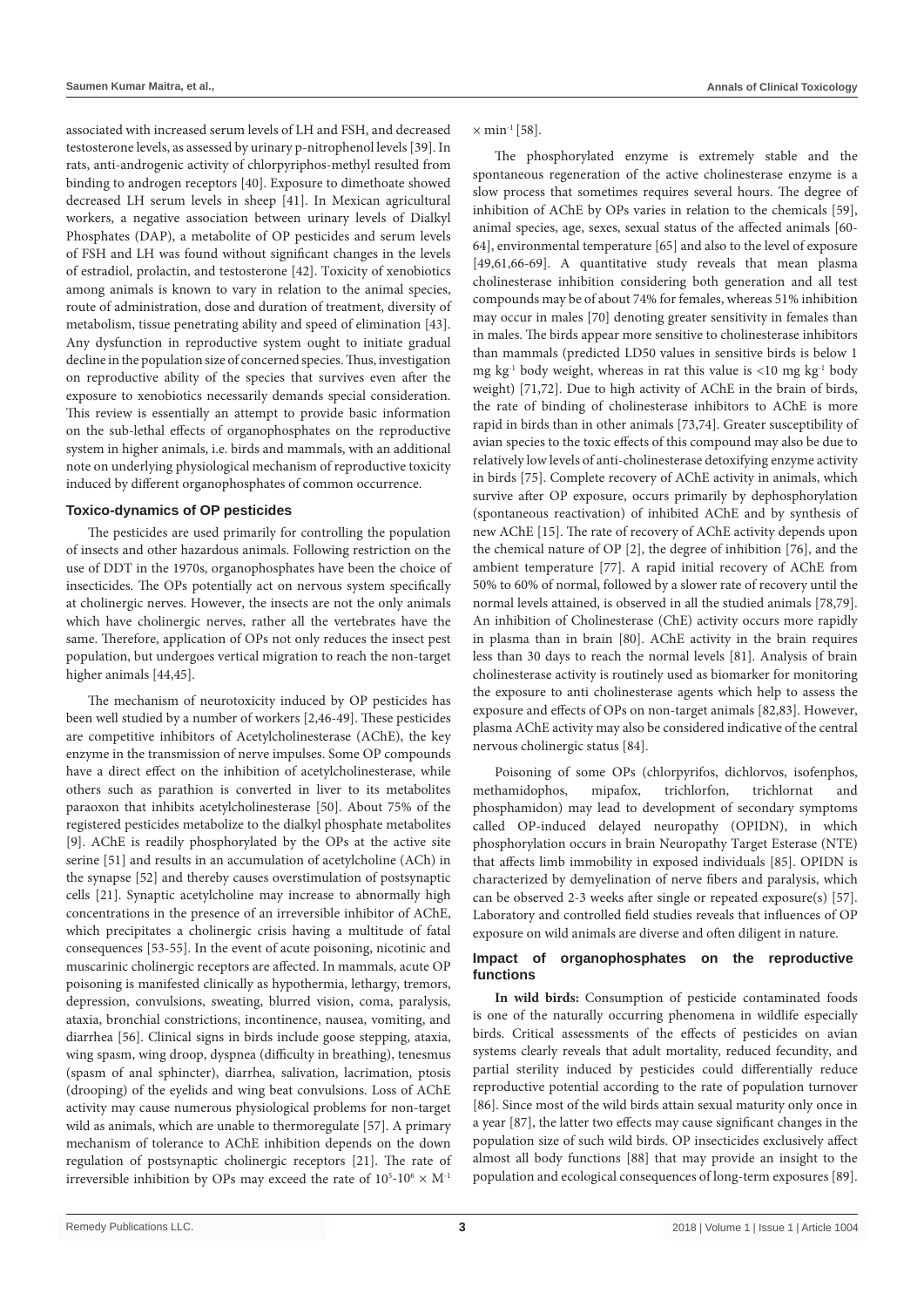The OP induced behavioral changes in avifauna include interference in thermoregulation, food consumption, sexual behavior, clutch size, embryonic development, mobility, migratory behavior, territorial behavior and parental care [57,90]. Such effects have the potential to reduce the survival and reproductive fitness, which ultimately affects the population up to local extinction of several bird species [57].

Exposure of adult female bobwhite quail (Colinus virginianus) to parathion for 10 days is known to cause decreased egg production (>50 ppm parathion) and impaired follicular development (>100 ppm parathion) [13]. Significant reductions in plasma progesterone, corticosterone and luteinizing hormone are also observed in female quail following ingestion of 100 ppm parathion for 10 days in comparison to 0 or 25 ppm parathion ingested birds [91]. The reproductive disorders following short-term ingestion of parathion are attributed to imbalance of steroid hormones. Cholinergic component of the hypothalamus might be responsible for the OPinduced reduction in plasma LH levels in quail [92].

Existing information on the influences of very low doses of OP pesticides on gonadal functions in wild birds is limited mostly to the studies on parakeets and munias. An experimental study on adult male rose-ringed parakeets (Psittacula krameri) demonstrated for the first time that oral administration of phosphamidon at a dose of 70 µg/kg body weight/day for 10 days leads to impaired testicular functions [93]. Another study using the same pesticide at graded but relatively low doses (i.e. 5 µg -or 10µg-, or 20 µg/100 g body wt/ day) for durations varying from 1 day to 10 days reveals a dose and duration dependent degenerative changes, including exfoliation and vacuolation of germ cells leading to gradual loss of healthy germ cells in the seminiferous tubules, but no remarkable changes in the Leydig cells, of testes [94,95]. When the birds are treated separately with quinalphos or methyl parathion for 1 day or 5 days or 10 days, gradual decrease in paired testicular weight and seminiferous tubular diameters along with progressive degenerative changes in seminiferous epithelial cells are pronounced, and the response varies in relation to the dose and duration of the ingested pesticides [96,97].

The effects of oral administration of phosphamidon, quinalphos and methyl parathion have also been studied in munia (Lonchura malabarica), a wild passerine bird [95,98,99]. Notably, several degenerative changes in the testicular germ cells are observed in the quinalphos ingested birds, but none of these features could be ascribed as the marker for the level of exposure [95]. However, the study depicting a significant negative correlation between testicular AChE activity and the percentage of tubules with degenerated germ cells suggests that the anti-gonadal action of given pesticide may be pharmacological in origin. Likewise, phosphamidon-induced anti-gametogenic effects in munias is attributed to compromised cholinergic functions in the brain and/or the testis of concerned birds [98]. Though methyl parathion ingestion is found harmful to gametogenic functions in both parakeets and munias, significant variations are noted among the males at the level of minimum effective dose of the pesticide. Disorganized seminiferous epithelium with partial loss of sperm and appearance of vacuoles are noted in the parakeets after treatment with methyl parathion at a dose of 10 µg for 5 days [97]. Even single administration of pesticide at the lowest employed dose i.e. 5µg/100 g body wt. induces reproductive disorders by decreasing the number of seminiferous tubules with healthy germ cells [99]. Short-term ingestion of parathion leads to significant decrease in plasma tires of LH, progesterone, and corticosterone in female bobwhite quail [13]. Exposure of parakeets to graded dose of methyl parathion also results in impaired testicular functions along with parallel decrease in circulating milieu of LH and testosterone [48].

Sub-lethal exposure of female white-throated munia (Lonchura malabarica) to different OPs (methyl parathion/phosphamidon/ quinalphos) also result in marked degenerative changes in the ovary and significant reductions in the activity of two important steroidogenic enzymes, Δ<sup>5</sup>-3β-hydroxysteroid dehydrogenase (3βHSD) and 17β-hydroxysteroid dehydrogenase (17βHSD), in the growing ovarian follicles in a dose-dependent manner [100]. These two steroidogenic enzymes (3βHSD and 17βHSD) in the ovary play regulatory role in the production of oestrogen and progesterone respectively [101]. The degenerative changes in the ovary of OPtreated birds include reduced thickness of membrana granulosa layer, vacuolation and exfoliation of granulosa cells of mature follicles [100]. Taken together, the findings on both male and female birds clearly suggest that OP pesticides even at very low concentrations impair gametogenic as well as steroidogenic functions of the gonads. It is also evident that the nature and extent of damage in the reproductive organs essentially depends on the chemical nature of the pesticide, dose, and duration of the treatment, as well as the species of studied bird.

**In mammals:** The effects of OP on reproduction have been extensively investigated in rats. Dimethyl Methyl Phosphonate (DMMP) and Trimethyl Phosphate (TMP) are the OP compounds, which evoke sterility in rodents, e.g. treatment with DMMP for 5 weeks results in occasional multinucleated giant cells composed of late spermatids in stage X, XI, XII a cytoplasmic vacuolation of Sertoli cells [102]. Chronic exposure of wister rats to methyl parathion causes decrease in the weight of seminal vesicle, epididymis and prostate gland [103,104]. Other OPs like pirimiphos-methyl, profenofos, malathion, and chloropyrifos also have similar effects [105-109]. Significant changes in the testicular histology, testosterone level, testicular sperm counts, and morphology of sperm result from chlorpyrifos toxicity [109]. A negative correlation is found between dialkyl phosphate metabolites with serum FSH and LH levels in men who are occupationally exposed to a variety of chemical pesticide [38].

Administration of methyl parathion at a daily dose of 5 mg/ kg body wt to hemicastrated virgin rats for 10 or 15 days results in significant decrease in ovarian weight gain with 21.36% and 31.98% hypertrophy respectively, as well as a significant decrease in the number of healthy follicles but no changes in the number of atretic follicles. Moreover, the number of estrous cycles and the duration of each phase of the estrous cycle are significantly affected in pesticide treated rats [110]. Monocrotophos treatment at the dose of 1.2 mg/kg/day for 10 days results in reduced ovarian weight [111]. Another OP, Diethylumbelliferyl Phosphate (DEUP), was shown to block the cAMP stimulated mitochondrial accumulation of 30 Kda mitochondrial StAR protein to cause impaired steroidogenesis [112]. Several OP pesticides interrupt the estrous cycle and decrease the number of healthy follicles with increased atretic follicles [113,114]. Exposure of adult female wister rats to diazinon (60 mg/ kg for 2 weeks) induced apoptosis in the ovarian follicles [115]. Acute exposure of female wister rats to malathion also induced oxidative stress and increased number of apoptotic follicles [116]. Treatment of quinalphosphos for 30 days in rats leads to reduced number of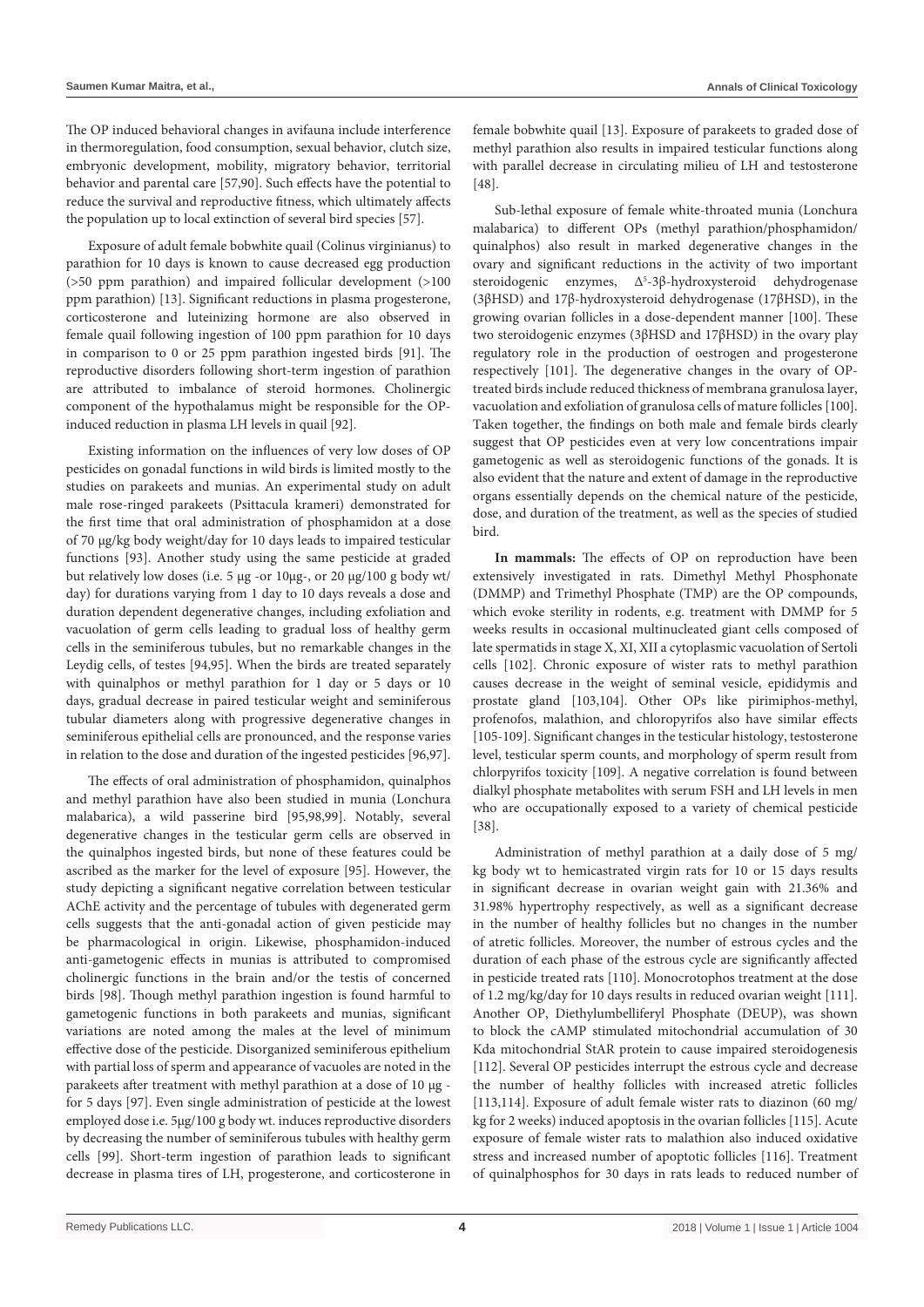healthy follicles, frequent atretic follicles in the ovary and decreased thickness of myometrium of uterus [117].

#### **Potential mechanisms of organophosphate-induced reproductive toxicity**

Alteration in the reproductive behavior following ingestion of sub-lethal concentrations of OP compounds may be endocrinological and/or pharmacological in origin. Several studies suggest that OPs may influence reproductive functions in vertebrates by altering neurotransmitter levels and thereto impair Hypothalamo-Pituitary-Gonadal (HPG) regulation of reproduction [114,118] (Figure 1). Another possibility is disturbance in hormonal homeostasis by suppressing the release of hypothalamic GnRH that may directly impair gonadotropin synthesis and secretion or, indirectly alter the pituitary cell responsiveness to GnRH through the actions of gonadal steroids resulting from reduced levels of FSH and LH by feedback mechanism [119]. OPs may cause endocrine disruption either by direct interaction with receptors or alteration of the enzymes involved in the synthesis and metabolism of steroid hormones [120] to result adverse effects on reproduction and development [121,122]. OPs can affect the endocrine system at any stage of hormonal regulation from synthesis to hormone receptor binding [123].

The anti-gonadal effects of OPs may be due to their inhibitory effects on the synthesis of steroid hormones. Abnormality in the estrous cycle, like prolonged diestrus, decreased number of healthy follicles, and increased number of atretic follicles in the mice ovary due to exposure of carbofuran may result from reduced synthesis of steroids in the ovary and an imbalance in the estrogen and progesterone ratio [114]. Repeated exposure to dimethoate leads to decreased serum testosterone levels, testicular weight, sperm motility and increased the percentage of dead and abnormal sperm in both rats and rabbits [124]. Since adequate levels of testosterone critically regulate spermatogenesis and fertility, the ability of dimethoate to reduce testosterone levels in serum may contribute to the reduction in spermatogenesis and fertility in pesticide exposed animals. Although OPs reduce serum steroid hormone levels by enhancing steroid catabolism and elimination, several studies suggest that these compounds directly inhibit the process of steroidogenesis. OP pesticides are potent inhibitors of the production of primary metabolites of CYP3A4 and major testosterone metabolites noncompetitively and irreversibly [125]. Dimethoate exposure leads to inhibited steroidogenesis in a dose and time-dependent manner by blocking transcription of the Steroidogenic Acute Regulatory (StAR) gene [126], the product of which (StAR protein) mediates the rate limiting step in steroidogenesis - the transfer of cholesterol from the outer to the inner mitochondrial membrane. Sub-lethal chronic treatment of quinalphos results in elevated levels of serum LH, FSH, prolactin, and testosterone, and severe disruption in spermatogenesis in adult rats [68]. An increased serum prolactin influences the population of LH receptors in the Leydig cells to augment testosterone release [127].

### **Conclusion**

Organophosphate compounds have been increasingly popular for agricultural, industrial, as well as domestic uses. They are less persistent in nature, but a large number of studies unequivocally demonstrate that OP compounds are not safe for not only nontarget animals but humans as well, even when they are exposed to very low concentrations for long duration. Now it is well established that an indiscriminate and excessive use of these compounds may exert serious impact on reproductive system by acting on the endocrine system in vertebrates. The anti-gonadal effects of OPs may primarily be due to their potent anti-acetylcholine esterase actions in the cholinergic nervous system, which may lead to impaired functions at any levels of the hypothalamo-pituitary-gonadal axis or a direct inhibitory action on the testis/ovary. There are several recommendations for pharmacological use of atropine (an antagonist to muscarinic receptors of acetylcholine) and pralidoxime (reactivates AChE) for treating acute poisoning of OPs. However, monitoring and prevention of OP-induced reproductive dysfunctions remain as a major concern and thus warrant serious attention for management of pesticides in the regulation of insect pests as well as for protection of human health. Pesticide authorization body aims to limit the harm of pesticides on non-target species, though measures for reducing risks from pesticides are far from being reached. Nonetheless, regulatory controls alone are not sufficient to reduce the impact on non-target species, additional initiatives are required to mitigate the effects of pesticides on biodiversity and protection of reproductive health of human beings.

## **References**

- 1. [Zhang W, Jiang F, Ou J. Global pesticide consumption and pollution: with](http://www.iaees.org/publications/journals/piaees/articles/2011-1%282%29/Global-pesticide-consumption-pollution.pdf)  [China as a focus. Proc Int Acad Eco Environ Sci. 2011;1\(2\):125-44.](http://www.iaees.org/publications/journals/piaees/articles/2011-1%282%29/Global-pesticide-consumption-pollution.pdf)
- 2. [Grue CE, Fleming WJ, Busby DG, Hill EF. Assessing hazards of](http://agris.fao.org/agris-search/search.do?recordID=US19840109642)  [organophosphate pesticides to wild life. Trans N Am Wildl Nat Res Conf.](http://agris.fao.org/agris-search/search.do?recordID=US19840109642)  [1983;48:200-20.](http://agris.fao.org/agris-search/search.do?recordID=US19840109642)
- 3. [Mineau P, Palmer C. The impact of the nation's most widely used](https://abcbirds.org/wp-content/uploads/2015/05/Neonic_FINAL.pdf)  [insecticides on birds. American Bird Conservancy. 2013.](https://abcbirds.org/wp-content/uploads/2015/05/Neonic_FINAL.pdf)
- 4. [Carson R. Silent Spring. Hought on Mifflin Company. Boston. 1962.](https://academic.oup.com/bioscience/article-abstract/13/1/41/49881?redirectedFrom=fulltext)
- 5. [Harris ML, Wilson LK, Elliott JE, Bishop CA, Tomlin AD, Henning KV.](https://www.ncbi.nlm.nih.gov/pubmed/10871424)  [Transfer of DDT and metabolites from fruit orchard soils to American](https://www.ncbi.nlm.nih.gov/pubmed/10871424)  [robins \(Turdus migratorius\) twenty years after agricultural use of DDT in](https://www.ncbi.nlm.nih.gov/pubmed/10871424)  [Canada. Arch Environ Contam Toxicol. 2000;39\(2\):205-20.](https://www.ncbi.nlm.nih.gov/pubmed/10871424)
- 6. [Odabasi M, Cetin B. Determination of octanol-air partition coefficients](https://www.ncbi.nlm.nih.gov/pubmed/23102644)  [of organochlorine pesticides \(OCPs\) as a function of temperature:](https://www.ncbi.nlm.nih.gov/pubmed/23102644)  [Application to air-soil exchange. J Environ Managem. 2012;113:432-9.](https://www.ncbi.nlm.nih.gov/pubmed/23102644)
- 7. [Bishop CA, Collins B, Mineau P, Burgess NM, Read WF, Risley C.](https://setac.onlinelibrary.wiley.com/doi/abs/10.1002/etc.5620190310)  [Reproduction of cavity‐nesting birds in pesticide‐sprayed apple orchards](https://setac.onlinelibrary.wiley.com/doi/abs/10.1002/etc.5620190310)  [in southern Ontario, Canada, 1988-1994. Environ Toxicol Chem.](https://setac.onlinelibrary.wiley.com/doi/abs/10.1002/etc.5620190310)  [2000;19:588-99.](https://setac.onlinelibrary.wiley.com/doi/abs/10.1002/etc.5620190310)
- 8. [Gill H, Wilson LK, Cheng KM, Elliott JE. An assessment of DDT and](https://www.ncbi.nlm.nih.gov/pubmed/12739861)  [other chlorinated compounds and the reproductive success of American](https://www.ncbi.nlm.nih.gov/pubmed/12739861)  [robins \(Turdus migratorius\) breeding in fruit orchards. Ecotoxicology.](https://www.ncbi.nlm.nih.gov/pubmed/12739861)  [2003;12:113-23.](https://www.ncbi.nlm.nih.gov/pubmed/12739861)
- US Environmental Protection Agency (EPA). Office of pesticide Programs. Organophosphate pesticides in food: A primer on reassessment of residue limits. 2001.
- 10. [Atwood D, Paisley-Jones C. Pesticides industry sales and usage 2008-2012](https://www.epa.gov/sites/production/files/2017-01/documents/pesticides-industry-sales-usage-2016_0.pdf)  [market estimates. Biological and Economic Analysis Division. Office of](https://www.epa.gov/sites/production/files/2017-01/documents/pesticides-industry-sales-usage-2016_0.pdf)  [Pesticide Programs. Office of Chemical Safety and Pollution Prevention.](https://www.epa.gov/sites/production/files/2017-01/documents/pesticides-industry-sales-usage-2016_0.pdf)  [Washington, DC: US Environmental Protection Agency. 2017;1-24.](https://www.epa.gov/sites/production/files/2017-01/documents/pesticides-industry-sales-usage-2016_0.pdf)
- 11. [Brown AW. Ecology of pesticides. John Wiley & Sons. 1978.](https://www.cabdirect.org/cabdirect/abstract/19780556197)
- 12. Fowler DL, Mahan JN, Shepard HH. The pesticide review. Agric Stabilization Conserv Ser. Washington DC: USDA. 1980.
- 13. [Rattner BA, Sileo L, Scanes CG. Oviposition and the plasma concentrations](https://www.ncbi.nlm.nih.gov/pubmed/7120178)  [of LH, progesterone and corticosterone in bobwhite quail \(Colinus](https://www.ncbi.nlm.nih.gov/pubmed/7120178)  [virginianus\) fed parathion. J Repro Fertil. 1982;66\(1\):147-55.](https://www.ncbi.nlm.nih.gov/pubmed/7120178)
- 14. [Hall RJ, Kolbe E. Bioconcentration of organophosphorus pesticides to](https://www.ncbi.nlm.nih.gov/pubmed/6968357)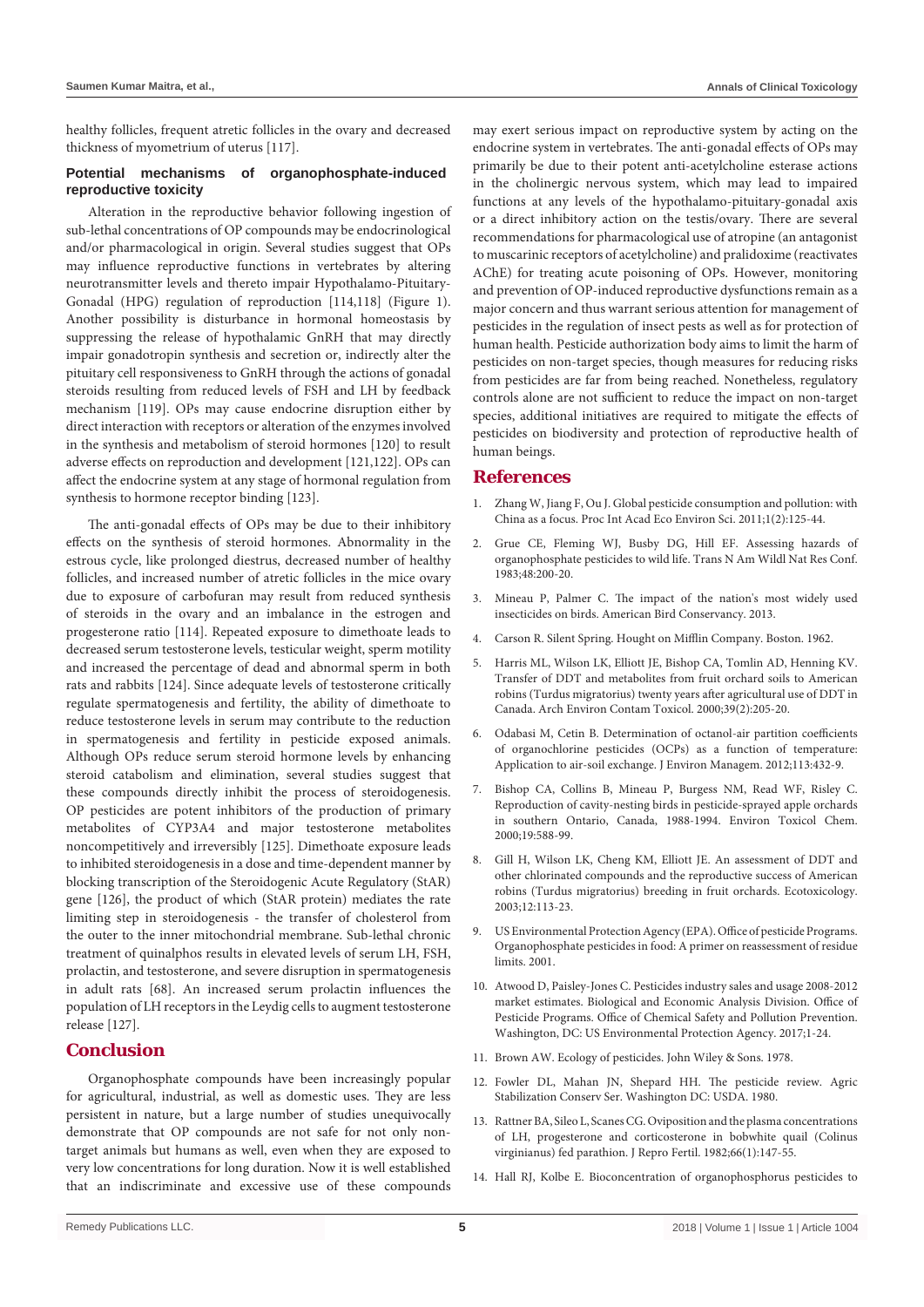[hazardous levels by amphibians. J Toxicol Environ Health. 1980;6:853-60.](https://www.ncbi.nlm.nih.gov/pubmed/6968357)

- 15. [O'Brien RD. Insecticides: action and metabolism. Academic Press, New](https://books.google.co.in/books?hl=en&lr=&id=wuBXAwAAQBAJ&oi=fnd&pg=PP1&dq=Insecticides:+action+and+metabolism&ots=NEtKu3VA7U&sig=Osde_suOkmk1PrSchVNEx00Etjc#v=onepage&q=Insecticides%3A action and metabolism&f=false)  [York. London. 1967.](https://books.google.co.in/books?hl=en&lr=&id=wuBXAwAAQBAJ&oi=fnd&pg=PP1&dq=Insecticides:+action+and+metabolism&ots=NEtKu3VA7U&sig=Osde_suOkmk1PrSchVNEx00Etjc#v=onepage&q=Insecticides%3A action and metabolism&f=false)
- 16. [Hill EF. Wildlife toxicology of organophosphorus and carbamate](https://books.google.co.in/books?hl=en&lr=&id=6U3MBQAAQBAJ&oi=fnd&pg=PA281&dq=Wildlife+toxicology+of+organophosphorus+and+carbamate+pesticides&ots=lVsZ9uWt6Z&sig=Fb6ZFyCZ4eBqcIaZxwNJ5S1KIKw#v=onepage&q=Wildlife toxicology of organophosphorus and )  [pesticides. In: Hoffman, Rattner, Burton, Cairns, editors. Handbook of](https://books.google.co.in/books?hl=en&lr=&id=6U3MBQAAQBAJ&oi=fnd&pg=PA281&dq=Wildlife+toxicology+of+organophosphorus+and+carbamate+pesticides&ots=lVsZ9uWt6Z&sig=Fb6ZFyCZ4eBqcIaZxwNJ5S1KIKw#v=onepage&q=Wildlife toxicology of organophosphorus and )  [ecotoxicology, 2nd ed. New York: CRC press LLC. 2003;281-312.](https://books.google.co.in/books?hl=en&lr=&id=6U3MBQAAQBAJ&oi=fnd&pg=PA281&dq=Wildlife+toxicology+of+organophosphorus+and+carbamate+pesticides&ots=lVsZ9uWt6Z&sig=Fb6ZFyCZ4eBqcIaZxwNJ5S1KIKw#v=onepage&q=Wildlife toxicology of organophosphorus and )
- 17. [Pope CN. Organophosphorus pesticides: Do they all have the same](https://www.ncbi.nlm.nih.gov/pubmed/10230392)  [mechanism of toxicity? J Toxicol Environ Health B Crit Rev. 1999;2:161-](https://www.ncbi.nlm.nih.gov/pubmed/10230392) [81.](https://www.ncbi.nlm.nih.gov/pubmed/10230392)
- 18. [Ramesh C. Gupta, Ida R. Miller Mukherjee, Robin B. Doss, Jitendra K.](https://www.sciencedirect.com/science/article/pii/B9780128042397000354)  [Malik, Dejan Milatovic. Organophosphates and carbamates. 2017;573-85.](https://www.sciencedirect.com/science/article/pii/B9780128042397000354)
- 19. [Walker CH. Neurotoxic pesticides and behavioural effects upon birds.](https://www.ncbi.nlm.nih.gov/pubmed/12739877)  [Ecotoxicology. 2003;12:307-16.](https://www.ncbi.nlm.nih.gov/pubmed/12739877)
- 20. [Bishop CA, Van Der Kraak GJ, Ng P, Smits JE, Hontela A. Health of](https://www.ncbi.nlm.nih.gov/pubmed/9885998)  [tree swallows \(Tachycineta bicolor\) nesting in pesticide-sprayed apple](https://www.ncbi.nlm.nih.gov/pubmed/9885998)  [orchards in Ontario, Canada. II. Sex and thyroid hormone concentrations](https://www.ncbi.nlm.nih.gov/pubmed/9885998)  [and testes development. J Toxicol Environ Health A. 1998;55:561-81.](https://www.ncbi.nlm.nih.gov/pubmed/9885998)
- 21. [Pope CN, Chaudhuri J, Chakraborti TK. Organophosphate-sensitive](https://link.springer.com/chapter/10.1007/978-1-4899-1051-6_63)  [cholinergic receptors. Enzymes of the Cholinesterase Family. 1995;305-](https://link.springer.com/chapter/10.1007/978-1-4899-1051-6_63) [12.](https://link.springer.com/chapter/10.1007/978-1-4899-1051-6_63)
- 22. [Testai E, Buratti FM, Di Consiglio E. Chlorpyrifos. In: Krieger R, editor.](https://www.elsevier.com/books/hayes-handbook-of-pesticide-toxicology/krieger/978-0-08-092201-0)  Hayes' Handbook of Pesticide Toxicology 3rd ed. Academic Press. [2010;1505-26.](https://www.elsevier.com/books/hayes-handbook-of-pesticide-toxicology/krieger/978-0-08-092201-0)
- 23. [Mineau P. The hazard of carbofuran to birds and other vertebrate wildlife.](https://books.google.co.in/books/about/The_Hazard_of_Carbofuran_to_Birds_and_Ot.html?id=m-xWuAAACAAJ&redir_esc=y)  [Canadian Wildlife Service. 1993.](https://books.google.co.in/books/about/The_Hazard_of_Carbofuran_to_Birds_and_Ot.html?id=m-xWuAAACAAJ&redir_esc=y)
- 24. [Mineau P, Downes CM, Kirk DA, Bayne E, Csizy M. Patterns of bird](http://www.bioone.org/doi/abs/10.2980/i1195-6860-12-2-267.1)  [species abundance in relation to granular insecticide use in the Canadian](http://www.bioone.org/doi/abs/10.2980/i1195-6860-12-2-267.1)  [prairies. Ecosci. 2005;2:267-78.](http://www.bioone.org/doi/abs/10.2980/i1195-6860-12-2-267.1)
- 25. [Mineau P, Fletcher MR, Glaser LC, Thomas NJ, Brassard CA, Wilson](https://sora.unm.edu/node/53720)  [LK, et al. Poisoning of raptors with organophosphorus and carbamate](https://sora.unm.edu/node/53720)  [pesticides with emphasis on Canada, US and UK. J Raptor Res. 1999;33:1-](https://sora.unm.edu/node/53720) [37.](https://sora.unm.edu/node/53720)
- 26. [Pain DJ, Gargi R, Cunningham AA, Jones A, Prakash V. Mortality of](https://www.sciencedirect.com/science/article/pii/S0048969703006995)  [globally threatened Sarus Cranes Grus antigone from monocrotophos](https://www.sciencedirect.com/science/article/pii/S0048969703006995)  [poisoning in India. Sci Tot Environ. 2004;326\(1-3\):55-61.](https://www.sciencedirect.com/science/article/pii/S0048969703006995)
- 27. Fox GA. Perturbations in terrestrial vertebrate populations: contaminants as a cause. In: Albers PH, Heinz GH, and Ohlendorf HM, editors. Environmental contaminants and terrestrial vertebrates: effects on populations, communities, and ecosystems (Pensacola FL : SETAC). 2000;19-60.
- 28. [Parsons KC, Matz AC, Hooper MJ, Pokras MA. Monitoring wading bird](https://setac.onlinelibrary.wiley.com/doi/abs/10.1002/etc.5620190514)  [exposure to agricultural chemicals using serum cholinesterase activity.](https://setac.onlinelibrary.wiley.com/doi/abs/10.1002/etc.5620190514)  [Environ Toxicol Chem. 2000;19:1317-23.](https://setac.onlinelibrary.wiley.com/doi/abs/10.1002/etc.5620190514)
- 29. [Parsons KC, Mineau P, Renfrew RB. Effects of pesticide use in rice fields](http://www.bioone.org/doi/abs/10.1675/063.033.s115)  [on birds. Water birds. 2010;33:193-218.](http://www.bioone.org/doi/abs/10.1675/063.033.s115)
- 30. Hooper MJ. Swainson's hawks and monocrotophos, Texas. 2002.
- 31. [Fleischli MA, Franson JC, Thomas NJ, Finley DL, Riley W. Avian mortality](https://www.ncbi.nlm.nih.gov/pubmed/15253053)  [events in the United States caused by anticholinesterase pesticides: A](https://www.ncbi.nlm.nih.gov/pubmed/15253053)  [retrospective summary of National Wildlife Health Center records from](https://www.ncbi.nlm.nih.gov/pubmed/15253053)  [1980 to 2000. Arch Environ Contam Toxicol. 2004;46\(4\):542-50.](https://www.ncbi.nlm.nih.gov/pubmed/15253053)
- 32. [Fry DM. Reproductive effects in birds exposed to pesticides and industrial](https://www.ncbi.nlm.nih.gov/pmc/articles/PMC1518881/)  [chemicals. Environ Health Perspect. 1995;103\(7\):165-71.](https://www.ncbi.nlm.nih.gov/pmc/articles/PMC1518881/)
- 33. [Wayland M, Garcia-Fernandez AJ, Neugebauer E, Gilchrist HG.](https://link.springer.com/article/10.1023/A:1011850000360)  [Concentrations of cadmium, mercury and selenium in blood, liver and](https://link.springer.com/article/10.1023/A:1011850000360)  [kidney of common eider ducks from the Canadian Arctic. Environ](https://link.springer.com/article/10.1023/A:1011850000360)  [Monitor Assess. 2001;71\(3\):255-67.](https://link.springer.com/article/10.1023/A:1011850000360)
- 34. [US Fish and Wildlife Service. Birds of Conservation Concern. Division of](https://www.fws.gov/migratorybirds/pdf/grants/BirdsofConservationConcern2008.pdf)

[Migratory Bird Management, Arlington. 2002.](https://www.fws.gov/migratorybirds/pdf/grants/BirdsofConservationConcern2008.pdf)

- 35. [Kendall RJ. Wildlife toxicology: where we have been and where we are](https://www.omicsonline.org/open-access/wildlife-toxicology-where-we-have-been-and-where-we-are-going-2161-0525-1000348.php?aid=67222)  [going. J Environ Anal Toxicol. 2016;6:2161-225.](https://www.omicsonline.org/open-access/wildlife-toxicology-where-we-have-been-and-where-we-are-going-2161-0525-1000348.php?aid=67222)
- 36. [Kumar S. Occupational exposure associated with reproductive](https://www.ncbi.nlm.nih.gov/pubmed/14960825)  [dysfunction. J Occup Health. 2004;46\(1\):1-19.](https://www.ncbi.nlm.nih.gov/pubmed/14960825)
- 37. [Sikka SC, Gurbuz N. Reproductive toxicity of organophosphate and](https://www.sciencedirect.com/science/article/pii/B9780120885237500338)  [carbamate pesticides. In: Gupta RC, editor. Toxicology of organophosphate](https://www.sciencedirect.com/science/article/pii/B9780120885237500338)  [& carbamate compounds. Academic press. 2006;447-62.](https://www.sciencedirect.com/science/article/pii/B9780120885237500338)
- 38. [Blanco-Muñoz J, Morales MM, Lacasaña M, Aguilar-Garduño C, Bassol](https://www.ncbi.nlm.nih.gov/pubmed/20435691)  [S, Cebrián ME. Exposure to organophosphate pesticides and male](https://www.ncbi.nlm.nih.gov/pubmed/20435691)  [hormone profile in floriculturist of the state of Morelos, Mexico. Human](https://www.ncbi.nlm.nih.gov/pubmed/20435691)  [Reprod. 2010;25\(7\):1787-95.](https://www.ncbi.nlm.nih.gov/pubmed/20435691)
- 39. [Padungtod C, Lasley BL, Christiani DC, Ryan LM, Xu X. Reproductive](https://www.ncbi.nlm.nih.gov/pubmed/9871879)  [hormone profile among pesticide factory workers. J Occup Environ Med.](https://www.ncbi.nlm.nih.gov/pubmed/9871879)  [1998;40\(12\):1038-47.](https://www.ncbi.nlm.nih.gov/pubmed/9871879)
- 40. [Kang HG, Jeong SH, Cho JH, Kim DG, Park JM, Cho MH. Chlropyrifos](https://www.ncbi.nlm.nih.gov/pubmed/15147795)[methyl shows anti-androgenic activity without estrogenic activity in rats.](https://www.ncbi.nlm.nih.gov/pubmed/15147795)  [Toxicology. 2004;199\(2-3\):219-30.](https://www.ncbi.nlm.nih.gov/pubmed/15147795)
- 41. [Rawlings N, Cook S, Waldbillig D. Effects of the pesticides carbofuran,](https://www.ncbi.nlm.nih.gov/pubmed/9588346)  [chlorpyrifos, dimethoate, lindane, triallate, trifluralin, 2, 4-D, and](https://www.ncbi.nlm.nih.gov/pubmed/9588346)  [pentachlorophenol on the metabolic endocrine and reproductive](https://www.ncbi.nlm.nih.gov/pubmed/9588346)  [endocrine system in ewes. J Toxicol Environ Health A. 1998;54\(1\):21-36.](https://www.ncbi.nlm.nih.gov/pubmed/9588346)
- 42. [Recio R, Ocampo-Gómez G, Morán-Martínez J, Borja-Aburto V, López-](https://www.ncbi.nlm.nih.gov/pubmed/16140621)[Cervantes M, Uribe M, et al. Pesticide exposure alters follicle-stimulating](https://www.ncbi.nlm.nih.gov/pubmed/16140621)  [hormone levels in Mexican agricultural workers. Environ Health Perspect.](https://www.ncbi.nlm.nih.gov/pubmed/16140621)  [2005;113\(9\):1160-3.](https://www.ncbi.nlm.nih.gov/pubmed/16140621)
- 43. [Murphy, SD. Pesticides. In: Doull J, Klaassen CD, and Amdur MO,](https://www.ncbi.nlm.nih.gov/nlmcatalog/8008057)  editors. Casarett and Doull's Toxicology: The basic science of poisons. 2<sup>nd</sup> [ed. New York: Macmillan. 1993;357-407.](https://www.ncbi.nlm.nih.gov/nlmcatalog/8008057)
- 44. [Banerjee J, Ghosh P, Mitra S, Ghosh N, Bhattacharya S. Inhibition of](https://www.ncbi.nlm.nih.gov/pubmed/1906943)  [human fetal brain acetylcholinesterase: Marker effect of neurotoxicity. J](https://www.ncbi.nlm.nih.gov/pubmed/1906943)  [Toxicol Environ Health. 1991;33\(3\):283-290.](https://www.ncbi.nlm.nih.gov/pubmed/1906943)
- 45. [Ghosh PR, Bhattacharya SH.](https://www.ncbi.nlm.nih.gov/pubmed/1586462) *In vivo* and *in vitro* acetylcholinesterase [inhibition by metacid-50 and carbaryl in Channa punctatus under natural](https://www.ncbi.nlm.nih.gov/pubmed/1586462)  [field condition. Biomed Environ Sci. 1992;5:18-24.](https://www.ncbi.nlm.nih.gov/pubmed/1586462)
- 46. Briggs CJ, Simons KJ. Recent advances in the mechanism and treatment of organophosphorus poisoning. Pharmacy International. Amsterdam: Elsevier Science Publishers, BV. 1986.
- 47. [Bakshi K, Pang S, Snyder RJ, Abou-Donia MB, Albuquerque EX, Daniels](https://www.ncbi.nlm.nih.gov/pubmed/25032471)  [JI, et al. Spencer PS Wagner BM and Wilson BW. Review of the US army's](https://www.ncbi.nlm.nih.gov/pubmed/25032471)  [health risk assessments for oral exposure to six chemical-warfare agents. J](https://www.ncbi.nlm.nih.gov/pubmed/25032471)  [Toxicol Environ Healh Part A. 2000;59:281-526.](https://www.ncbi.nlm.nih.gov/pubmed/25032471)
- 48. [Maitra SK, Mitra A. Testicular functions and serum titers of LH and](https://www.ncbi.nlm.nih.gov/pubmed/18029014)  [testosterone in methyl parathion-fed roseringed parakeets. Ecotoxicol](https://www.ncbi.nlm.nih.gov/pubmed/18029014)  [Environ Saf. 2008;71:236- 44.](https://www.ncbi.nlm.nih.gov/pubmed/18029014)
- 49. [Coban A, Carr RL, Chambers HW, Willeford KO, Chambers JE.](https://www.ncbi.nlm.nih.gov/pubmed/26965078)  [Comparison of inhibition kinetics of several organophosphates, including](https://www.ncbi.nlm.nih.gov/pubmed/26965078)  [some nerve agent surrogates, using human erythrocyte and rat and mouse](https://www.ncbi.nlm.nih.gov/pubmed/26965078)  [brain acetylcholinesterase. Toxicol lett. 2016;248:39-45.](https://www.ncbi.nlm.nih.gov/pubmed/26965078)
- 50. [Chambers JE, Meek EC, Chambers HW. The metabolism of](https://www.sciencedirect.com/science/article/pii/B9780123743671000653)  [organophosphorus insecticides. In: Krieger R, editor. Hayes' Handbook](https://www.sciencedirect.com/science/article/pii/B9780123743671000653)  [of Pesticide Toxicology 3rd ed. 2010;1399-407.](https://www.sciencedirect.com/science/article/pii/B9780123743671000653)
- 51. Taylor P. Anticholinesterase agents. In: Gilman AG, Rall TW, Nies AS, Taylor P, editors. The Pharmacological basis of therapeutics, 8<sup>th</sup> ed. New York: Pergamon Press. 1990;131-49.
- 52. [O'Brien RD. Acetylcholinesterase and its inhibition. In: Wilkinson C,](https://link.springer.com/chapter/10.1007/978-1-4899-2212-0_7)  [editor. Insecticide biochemistry and physiology. 1976;271-96.](https://link.springer.com/chapter/10.1007/978-1-4899-2212-0_7)
- 53. [Ecobichon DJ. Pesticides. In: Amdur MO, Doull J, Klaassen CD, editors.](https://jawaidzai.files.wordpress.com/2013/09/casarett_and_doull__s_toxicology-the_basic_science_of_poisons_7th_edition_2008.pdf)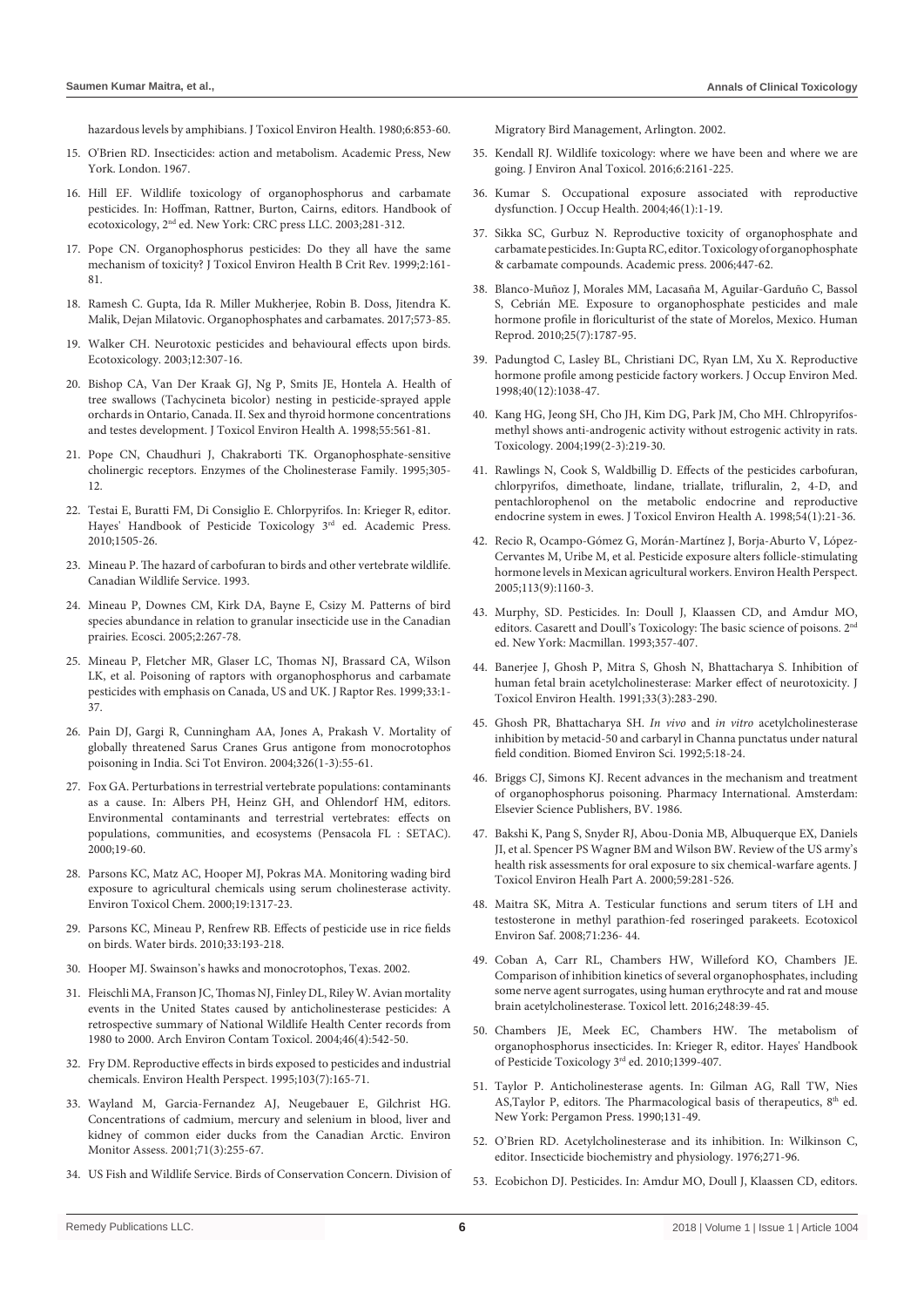[Casarett and Doull's Toxicology. The Basic Science of Poisons. New York:](https://jawaidzai.files.wordpress.com/2013/09/casarett_and_doull__s_toxicology-the_basic_science_of_poisons_7th_edition_2008.pdf)  [Pergamon Press. 1991;580- 612.](https://jawaidzai.files.wordpress.com/2013/09/casarett_and_doull__s_toxicology-the_basic_science_of_poisons_7th_edition_2008.pdf)

- 54. [Padilla S, Wilson VZ, Bushnell PJ. Studies on the correlation between](https://www.ncbi.nlm.nih.gov/pubmed/7524196)  [blood cholinesterase inhibition and 'target tissue' inhibition in pesticide](https://www.ncbi.nlm.nih.gov/pubmed/7524196)[treated rats. Toxicology. 1994;92\(1-3\):11-25.](https://www.ncbi.nlm.nih.gov/pubmed/7524196)
- 55. [Mineau P. Birds and pesticides: is the threat of a silent spring really behind](https://www.cabdirect.org/cabdirect/abstract/20093361495)  [us? Pestcides News. 2009;86:12-18.](https://www.cabdirect.org/cabdirect/abstract/20093361495)
- 56. [Sultatos LG. Mammalian toxicology of organophosphorus pesticides. J](https://www.ncbi.nlm.nih.gov/pubmed/7966438)  [Toxicol Environ Health. 1994;43:271-89.](https://www.ncbi.nlm.nih.gov/pubmed/7966438)
- 57. [Grue CE, Gibert PL, Seeley ME. Neurophysiological and behavioral](https://www.jstor.org/stable/3884019?seq=1#page_scan_tab_contents)  [changes in non-target wildlife exposed to organophosphate and carbamate](https://www.jstor.org/stable/3884019?seq=1#page_scan_tab_contents)  [pesticides: Thermoregulation, food consumption, and reproduction. Am](https://www.jstor.org/stable/3884019?seq=1#page_scan_tab_contents)  [Zool. 1997;37:369-88.](https://www.jstor.org/stable/3884019?seq=1#page_scan_tab_contents)
- 58. Berman HA, Leonard K. Chiral reactions of acetylcholinesterase probed with enantiomericmethyl phosphonothioates. Noncovalent determinants of enzyme chirality. J Biol Chem. 1989;264:3942-50.
- 59. [Hall RJ, Clark DR. Responses of the iguanid lizard Anoliscarolinensis to](https://www.sciencedirect.com/science/article/pii/0143147182900447)  [four organophosphorus pesticides. Environ Poll Series A. 1982;28:45-52.](https://www.sciencedirect.com/science/article/pii/0143147182900447)
- 60. Andersen RA, Aaraas I, Gaare G, Fonnum F. Inhibition of acetylcholinesterase from different species by organophosphorus compounds, carbamates and methyl sulphonyl fluoride. Gen Pharmacol. 1977;8:331-4.
- 61. [Fleming WJ, Grue CE. Recovery of cholinesterase activity in five avian](https://www.sciencedirect.com/science/article/abs/pii/0048357581900456)  [species exposed to dicrotophos, and organophosphorus pesticide. Pest](https://www.sciencedirect.com/science/article/abs/pii/0048357581900456)  [Biochem Physiol. 1981;16\(2\):129-35.](https://www.sciencedirect.com/science/article/abs/pii/0048357581900456)
- 62. [Benke GM, Murphy SD. The influence of age on the toxicity and](https://www.sciencedirect.com/science/article/pii/0041008X75901611)  [metabolism of methyl parathion and parathion in male and female rats.](https://www.sciencedirect.com/science/article/pii/0041008X75901611)  [Toxicol Appl Pharmacol. 1975;31:254-69.](https://www.sciencedirect.com/science/article/pii/0041008X75901611)
- 63. [Agarwal DK, Misra D, Agarwal S, Seth PK, Kohli JD. Influence of sex](https://www.ncbi.nlm.nih.gov/pubmed/7097796)  [hormones on parathion toxicity in rats: Antiacetylcholin esterase activity](https://www.ncbi.nlm.nih.gov/pubmed/7097796)  [of parathion and paraoxon in plasma, erythrocytes, and brain. J Toxicol](https://www.ncbi.nlm.nih.gov/pubmed/7097796)  [Environ Health Part A. 1982;9\(3\):451-9.](https://www.ncbi.nlm.nih.gov/pubmed/7097796)
- 64. [Gupta PK. Fundamentals of Toxicology: Essential Concepts and](https://searchworks.stanford.edu/view/11840938)  [Applications. 2016 .](https://searchworks.stanford.edu/view/11840938)
- 65. [Gordon CJ. Role of environmental stress in the physiological response to](https://www.ncbi.nlm.nih.gov/pubmed/12706749)  [chemical toxicants. Environ Res. 2003;92\(1\):1-7.](https://www.ncbi.nlm.nih.gov/pubmed/12706749)
- 66. [Anderson RJ, Dunham CB. Electrophysiologic changes in peripheral](https://www.ncbi.nlm.nih.gov/pubmed/3841477)  [nerve following repeated exposure to organophosphorus agents. Arch](https://www.ncbi.nlm.nih.gov/pubmed/3841477)  [Toxicol. 1985;58\(2\):97-101.](https://www.ncbi.nlm.nih.gov/pubmed/3841477)
- 67. [Segal LM, Fedoroff S. Cholinesterase inhibition by organophosphorus](https://www.ncbi.nlm.nih.gov/pubmed/20702309)  [and carbamate pesticides in aggregate cultures of neural cells from the](https://www.ncbi.nlm.nih.gov/pubmed/20702309)  [foetal rat brain: The effects of metabolic activation and pesticide mixtures.](https://www.ncbi.nlm.nih.gov/pubmed/20702309)  Toxicol *In vitro*[. 1989;3\(2\):1 23-28.](https://www.ncbi.nlm.nih.gov/pubmed/20702309)
- 68. [Sarkar R, Mohanakumar KP, Chowdhury M. Effects of an organophosphate](https://www.ncbi.nlm.nih.gov/pubmed/10793623)  [pesticide, quinalphos, on the hypothalamo-pituitary-gonadal axis in adult](https://www.ncbi.nlm.nih.gov/pubmed/10793623)  [male rats. J Repro Fertil. 2000;118\(1\):29-38.](https://www.ncbi.nlm.nih.gov/pubmed/10793623)
- 69. [Kenfack A, Ngoula F, Dzeufiet PD, Ngouateu OB, Martine TM, Chombong](https://www.sciencedirect.com/science/article/pii/S2305050014600555)  [JK, et al. Persistence of the reproductive toxicity of chlorpiryphos-ethyl in](https://www.sciencedirect.com/science/article/pii/S2305050014600555)  [male Wistar rat. A P J Repro. 2015;4\(1\):37-40.](https://www.sciencedirect.com/science/article/pii/S2305050014600555)
- 70. [Astroff AB, Freshwater KJ, Eigenberg DA. Comparative organophosphate](https://www.ncbi.nlm.nih.gov/pubmed/9875697)[induced effects observed in adult and neonatal Sprague-Dawley rats](https://www.ncbi.nlm.nih.gov/pubmed/9875697)  [during the conduct of multigeneration toxicity studies. Repro Toxicol.](https://www.ncbi.nlm.nih.gov/pubmed/9875697)  [1998;12:619-45.](https://www.ncbi.nlm.nih.gov/pubmed/9875697)
- 71. [Mineau P, Baril A, Collins BT, Duffe J, Joerman G, Luttik R. Pesticide](https://www.ncbi.nlm.nih.gov/pubmed/11370382)  [acute toxicity reference values for birds. Rev Environ Contam Toxicol.](https://www.ncbi.nlm.nih.gov/pubmed/11370382)  [2001;170:13-74.](https://www.ncbi.nlm.nih.gov/pubmed/11370382)
- 72. Health & Welfare Canada, pesticide handling: a safety handbook. 1987;20.
- 73. [Westlake GE, Martin AD, Stanley PI, Walker CH. Control enzyme levels](https://www.ncbi.nlm.nih.gov/pubmed/6139242)

[in the plasma, brain and liver from wild birds and mammals in Britain.](https://www.ncbi.nlm.nih.gov/pubmed/6139242)  [Comp Biochem Physiol. 1983;76\(1\):15-24.](https://www.ncbi.nlm.nih.gov/pubmed/6139242)

- 74. [Hill EF. Avian toxicology of anticholinesterases. In: Ballantyne B, Marrs](https://www.sciencedirect.com/science/book/9780750602716)  [TC, editors. Clinical and experimental toxicology of organophosphates](https://www.sciencedirect.com/science/book/9780750602716)  [and carbamates. London: Butterworth-Heinernann Ltd. 1992;272-94.](https://www.sciencedirect.com/science/book/9780750602716)
- 75. [Parker ML, Goldstein MI. Differential toxicities of organophosphate](https://www.ncbi.nlm.nih.gov/pubmed/10871426)  [and carbamate insecticides in the nestling European Starling \(Sturnus](https://www.ncbi.nlm.nih.gov/pubmed/10871426)  [vulgaris\). Arch Environ Contam Toxicol. 2000;39\(2\):233-42.](https://www.ncbi.nlm.nih.gov/pubmed/10871426)
- 76. [Pla A, Johnson MK. Degradation by rat tissues](https://www.sciencedirect.com/science/article/abs/pii/0006295289901937) *in vitro* of organophosphorus [esters which inhibit cholinesterase. Biochem Pharmacol. 1989;38\(9\):1527-](https://www.sciencedirect.com/science/article/abs/pii/0006295289901937) [33.](https://www.sciencedirect.com/science/article/abs/pii/0006295289901937)
- 77. [Honkakoski P, Ryhänen R, Harri M, Ylitalo P. Spontaneous](https://www.ncbi.nlm.nih.gov/pubmed/3370329)  [recovery of cholinesterases after organophosphate intoxication:](https://www.ncbi.nlm.nih.gov/pubmed/3370329)  [Effect of environmental temperature. Bull Environ Contam Toxicol.](https://www.ncbi.nlm.nih.gov/pubmed/3370329)  [1988;40\(3\):358-64.](https://www.ncbi.nlm.nih.gov/pubmed/3370329)
- 78. [Robinson CP, Beiergrohslein D. Cholinesterase inhibition by](https://www.sciencedirect.com/science/article/abs/pii/004835758090125X)  [methamidophos and its subsequent reactivation. Pesticide Biochem](https://www.sciencedirect.com/science/article/abs/pii/004835758090125X)  [Physiol. 1980;13\(3\):267-73.](https://www.sciencedirect.com/science/article/abs/pii/004835758090125X)
- 79. [Fleming WJ. Recovery of brain and plasma cholinesterase activities in](https://www.ncbi.nlm.nih.gov/pubmed/7224673)  [ducklings exposed to organophosphorus pesticides. Arch Enviro Contam](https://www.ncbi.nlm.nih.gov/pubmed/7224673)  [Toxicol. 1981;10\(2\):215-29.](https://www.ncbi.nlm.nih.gov/pubmed/7224673)
- 80. [Kim JH. Effect of organophosphorus insecticides on the inhibition of the](http://agris.fao.org/agris-search/search.do?recordID=KR8935279)  [acetyl cholinesterase activities. J K Agri Chem Soc \(Korea R\). 1988.](http://agris.fao.org/agris-search/search.do?recordID=KR8935279)
- 81. [Busby DG, Pearce PA, Garrity NR, Reynolds LM. Effect on an](https://www.jstor.org/stable/2403391?seq=1#page_scan_tab_contents)  [organophosphorus insecticide on brain cholinesterase activity in](https://www.jstor.org/stable/2403391?seq=1#page_scan_tab_contents)  [White-Throated Sparrows exposed to aerial forest spraying. J Appl Ecol.](https://www.jstor.org/stable/2403391?seq=1#page_scan_tab_contents)  [1983;20\(1\):255-63.](https://www.jstor.org/stable/2403391?seq=1#page_scan_tab_contents)
- 82. [Timchalk C. Organophosphorus insecticide pharmacokinetics in: Krieger](https://www.sciencedirect.com/science/article/pii/B9780123743671000665)  R, editor. Hayes' handbook of pesticide toxicology .I, 3<sup>rd</sup> ed. Academic [press. 2010;1409-33.](https://www.sciencedirect.com/science/article/pii/B9780123743671000665)
- 83. [Villar D, Balvin D, Giraldo C, Motas M, Olivera M. Plasma and brain](https://www.ncbi.nlm.nih.gov/pubmed/20224101)  [cholinesterase in methomyl-intoxicated free-ranging pigeons \(Columba](https://www.ncbi.nlm.nih.gov/pubmed/20224101)  [livia domestica\). J Vet Diagn Invest. 2010;22\(2\):313-5.](https://www.ncbi.nlm.nih.gov/pubmed/20224101)
- 84. [Oropesa AL, Gravato C, Sánchez S, Soler F. Characterization of plasma](https://www.ncbi.nlm.nih.gov/pubmed/23962622)  [cholinesterase from the White stork \(Ciconia ciconia\) and its in vitro](https://www.ncbi.nlm.nih.gov/pubmed/23962622)  [inhibition by anticholinesterase pesticides. Ecotoxicol Environ Saf.](https://www.ncbi.nlm.nih.gov/pubmed/23962622)  [2013;97:131-8.](https://www.ncbi.nlm.nih.gov/pubmed/23962622)
- 85. [Lotti M, Moretto A. Organophosphate-induced delayed polyneuropathy.](https://www.ncbi.nlm.nih.gov/pubmed/16042503)  [Toxicol Rev. 2005;24\(1\):37-49.](https://www.ncbi.nlm.nih.gov/pubmed/16042503)
- 86. [Young H. A consideration of insecticide effects on hypothetical avian](https://esajournals.onlinelibrary.wiley.com/doi/abs/10.2307/1936550)  [populations. Ecol. 1968;49:991-4.](https://esajournals.onlinelibrary.wiley.com/doi/abs/10.2307/1936550)
- 87. [Murton RK, Westwood NJ. Avian breeding cycles. Oxford University](http://www.jstor.org/stable/4161148?seq=1#page_scan_tab_contents)  [Press, USA. 1978;90\(4\):658-60.](http://www.jstor.org/stable/4161148?seq=1#page_scan_tab_contents)
- 88. [Greaves AK, Letcher RJ. A review of organophosphate esters in the](https://www.ncbi.nlm.nih.gov/pubmed/27510993)  [environment from biological effects to distribution and fate. B Environ](https://www.ncbi.nlm.nih.gov/pubmed/27510993)  [Contam Toxicol. 2017;98\(1\):2-7.](https://www.ncbi.nlm.nih.gov/pubmed/27510993)
- 89. [Raley-Susman KM. Like a canary in the coal mine: behavioral change as](https://www.intechopen.com/books/pesticides-toxic-aspects/like-a-canary-in-the-coal-mine-behavioral-change-as-an-early-warning-sign-of-neurotoxicological-dama)  [an early warning sign of neurotoxicological damage. In: Larramendy L,](https://www.intechopen.com/books/pesticides-toxic-aspects/like-a-canary-in-the-coal-mine-behavioral-change-as-an-early-warning-sign-of-neurotoxicological-dama)  [Soloneski S, editors. Pesticides-Toxic Aspects. 2014.](https://www.intechopen.com/books/pesticides-toxic-aspects/like-a-canary-in-the-coal-mine-behavioral-change-as-an-early-warning-sign-of-neurotoxicological-dama)
- 90. [Grue CE, Hart AD, Mineau P. Biological consequences of depressed brain](https://geoscience.net/research/002/310/002310759.php)  [cholinesterase activity in wildlife. Cholinesterase-inhibiting insecticides](https://geoscience.net/research/002/310/002310759.php)[their impact on wildlife and the environment. Netherlands: Elsevier](https://geoscience.net/research/002/310/002310759.php)  [Science Publishers BV. 1991;151-209.](https://geoscience.net/research/002/310/002310759.php)
- 91. [Rattner BA, Sileo L, Scanes CG. Hormonal responses and tolerance to](https://www.sciencedirect.com/science/article/abs/pii/0048357582900967)  [cold of female quail following parathion ingestion. Pesticide Biochem](https://www.sciencedirect.com/science/article/abs/pii/0048357582900967)  [Physiol. 1982;18\(1\):132-8.](https://www.sciencedirect.com/science/article/abs/pii/0048357582900967)
- 92. [Rattner BA, Clarke RN, Ottinger MA. Depression of plasma luteinizing](https://www.ncbi.nlm.nih.gov/pubmed/2872014)  [hormone concentration in quail by the anticholinesterase insecticide](https://www.ncbi.nlm.nih.gov/pubmed/2872014)